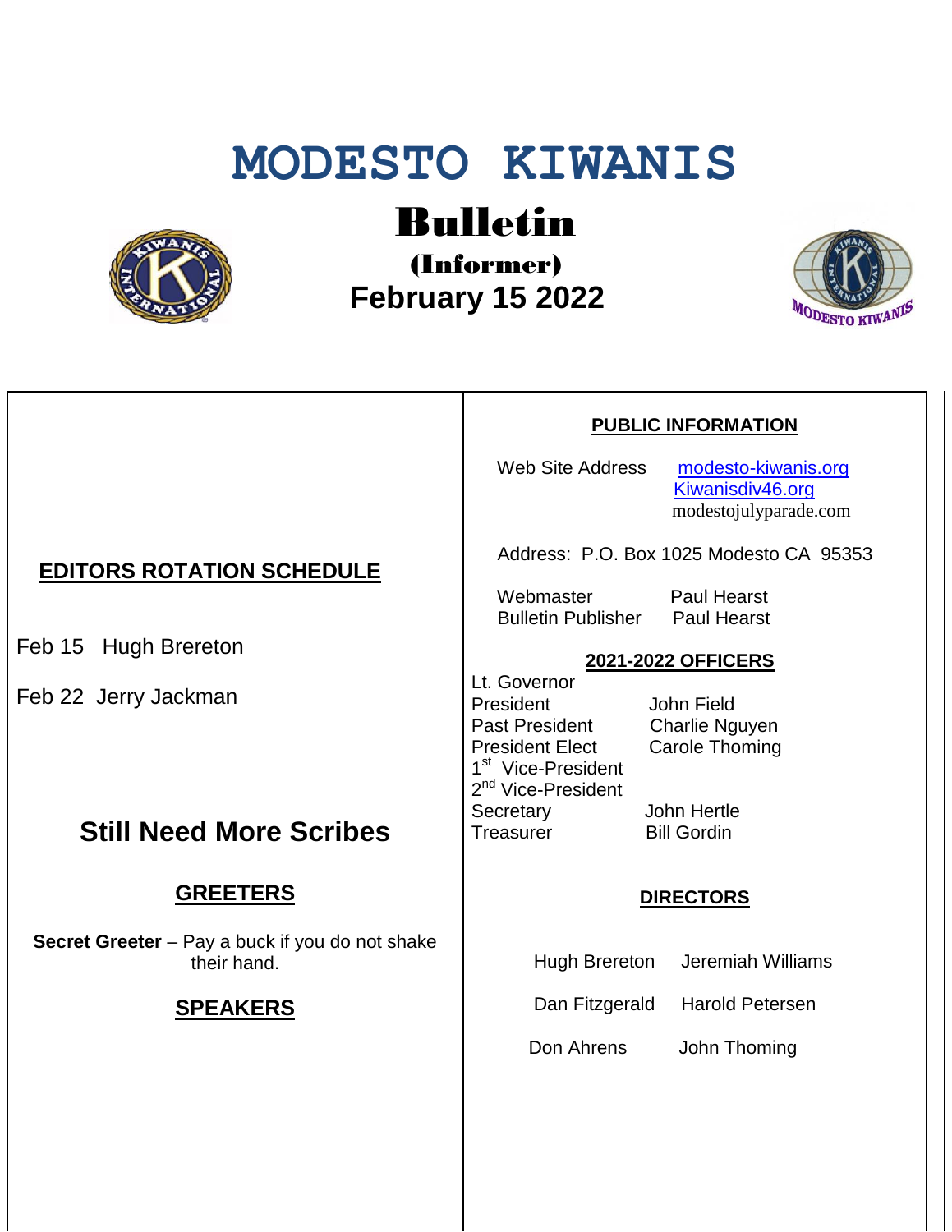1. The President called us together for lunch. **Anhviet (Charlie) Nguyen** led us in the Pledge, **Jeremiah Williams** led us in the Song, and Pastor Crosby led us in the Invocation. Thanks you, guys!

2. Fallon Farris (?) was a guest of the Club. Her job is as an Equity Intervention (?) person for Modesto City Schools. Here family moved from the Bay Area when she was 7, and she was educated in Modesto schools. She has a Master's degree in Marketing and Communications. She was a job in Southern California at Disneyland for some years. She has just started her own non-profit business. Very interesting person. (I hope I recited her accomplishments correctly.)

3. We had various Pastors as our guests today.

-*Pastor Darius Crosby*, who had lived now in Modesto for 29 years, is a pastor for police and law enforcement. -*Pastor Vernon Jones* and *Pastor Wright* rounded out the group. Pastor Wright is the oldest pastor in Modesto -*Pastor John Griffin* is with MJC as a program assistant. He helps students become aware of what programs can assist them while at MJC, i.e., available benefits, mentoring, and as an administer available for the students.

-Thanks to **Jeremiah Williams** for arranging this great program.

4. **John Field** delivered the scholarship applications to the local high schools so that the counselors could review them with potential applicants. We have \$20,000 pot for scholarships, with approximately; \$2,000 for each student if all apply. Otherwise, it is applicants per school (one applicant can receive \$4,000). Community service and then Key Club work are favorably applied as credits

5, Feb. 28th, **Jeremiah Williams** announced, is the next 4th of July Parade meeting, which will be at Buzz and Nancy Rasmussen's home at 1117 Wickford Circle (near Lakewood School)

6. One of the Pastors told of a story when a number of them went from Modesto "back-East" many years ago. The local pastor told each one to hug someone "of a different skin color". A white pastor hugged Pastor Crosby as "he had not hugged a black man."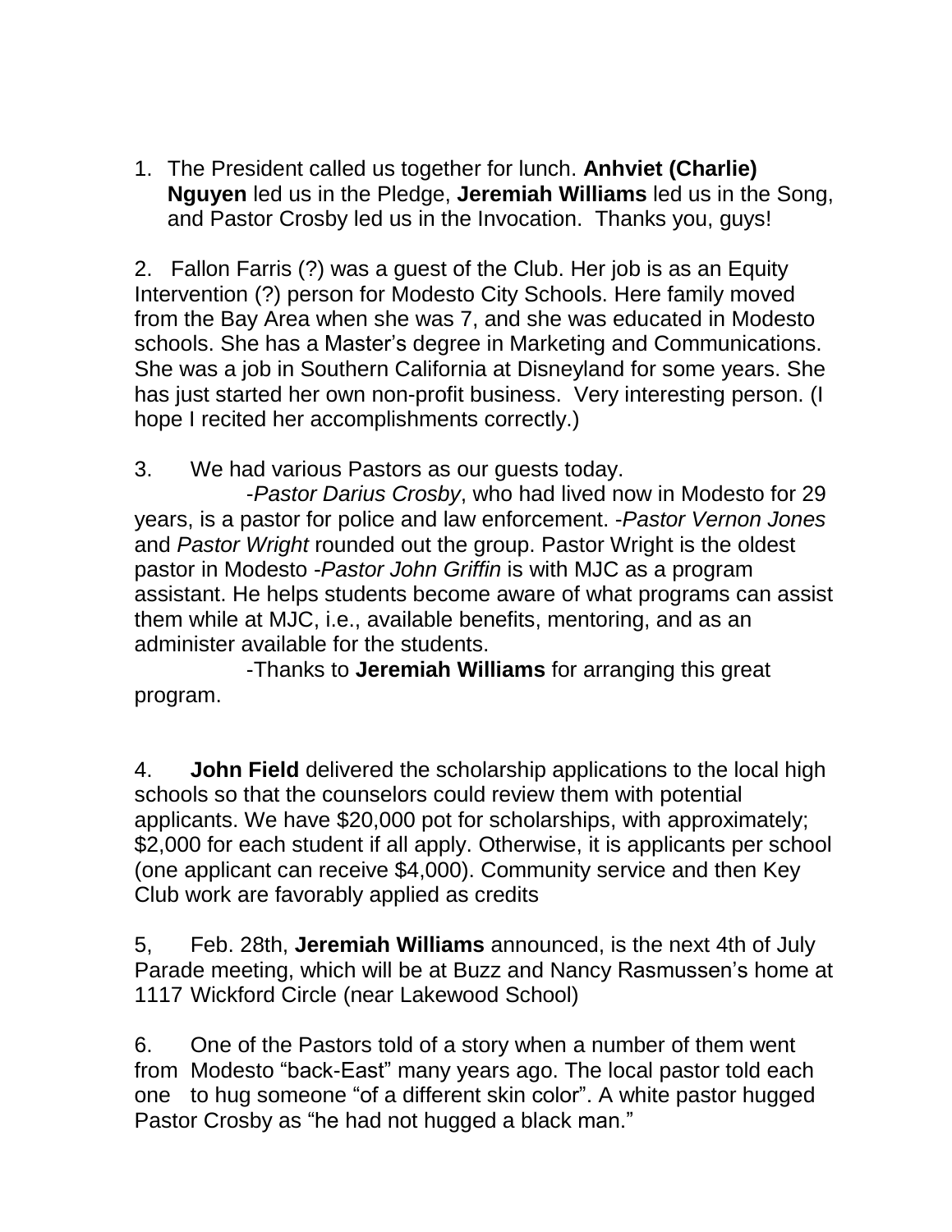7. **Mike Kumler** went to Monterey last week where it was very pretty on a beautiful day. He felt really good about his decision to go!

8. **Jerry Jackman** was a hero! During the Super Bowl their microwave caught on fire, during the third quarter while Sandy was cooking. Lots of smoke was coming from the front door and Sandy had a wet towel to give to **Jerry** to run *inside to unplug the microwave and open the windows* to let the smoke out. He used the towel to help him breath. He's glad the house is ok. And, he is a hero, just ask Sandy!

9. **Craig Haupt** has tickets for you to sell for the Crab Feed. See him also to volunteer to work that weekend; various options for work periods are open.

10. **John Field** paid **Bill Gordin and Craig Haupt** for his losing his Super Bowl bet. He paid \$10.00 each for the loss of a bet.

11. **John Field's** wife, Christine, also had surgery to replace a knee. She's doing so well that she no longer uses the walker, but has graduated to a cane. He is very excited about that, because Christine is also his pickle ball partner. Glad to see she's doing so well!

12. **Jeremiah Williams**, his daughter, and wife, Nancy, all travelled to Missouri to visit Jeremiah's mother who is in hospice. The visit went well as his Mother was very hospitable and enjoyed their coming.

13. One of the pastors told of his childhood memories of flare family meals with many relatives, friends and neighbors coming over for the meal. They have "soul food", which is "food which is good for the soul." His father's meal favorite was red beans and rice, with smoked ham hocks. All cooked with spices, etc. so everyone and their favorite. Verbal discourse covered many topics, giving those in attendance various alternatives as to education, jobs, friendly advice, etc. Meals included pecan pies, turkey, and meat from game hunted by his father, with "old" style black music. The conversation included all present and many topics. Those who admitted to poor choices advised the younger ones of the importance of work and education to avoid prison, and to make good plans on the future. This is what "Black History" was for the speaker. His father had started many businesses and could give good advice for the future. "Project Up-Lift" is a program to mentor young men to get an education and jobs.